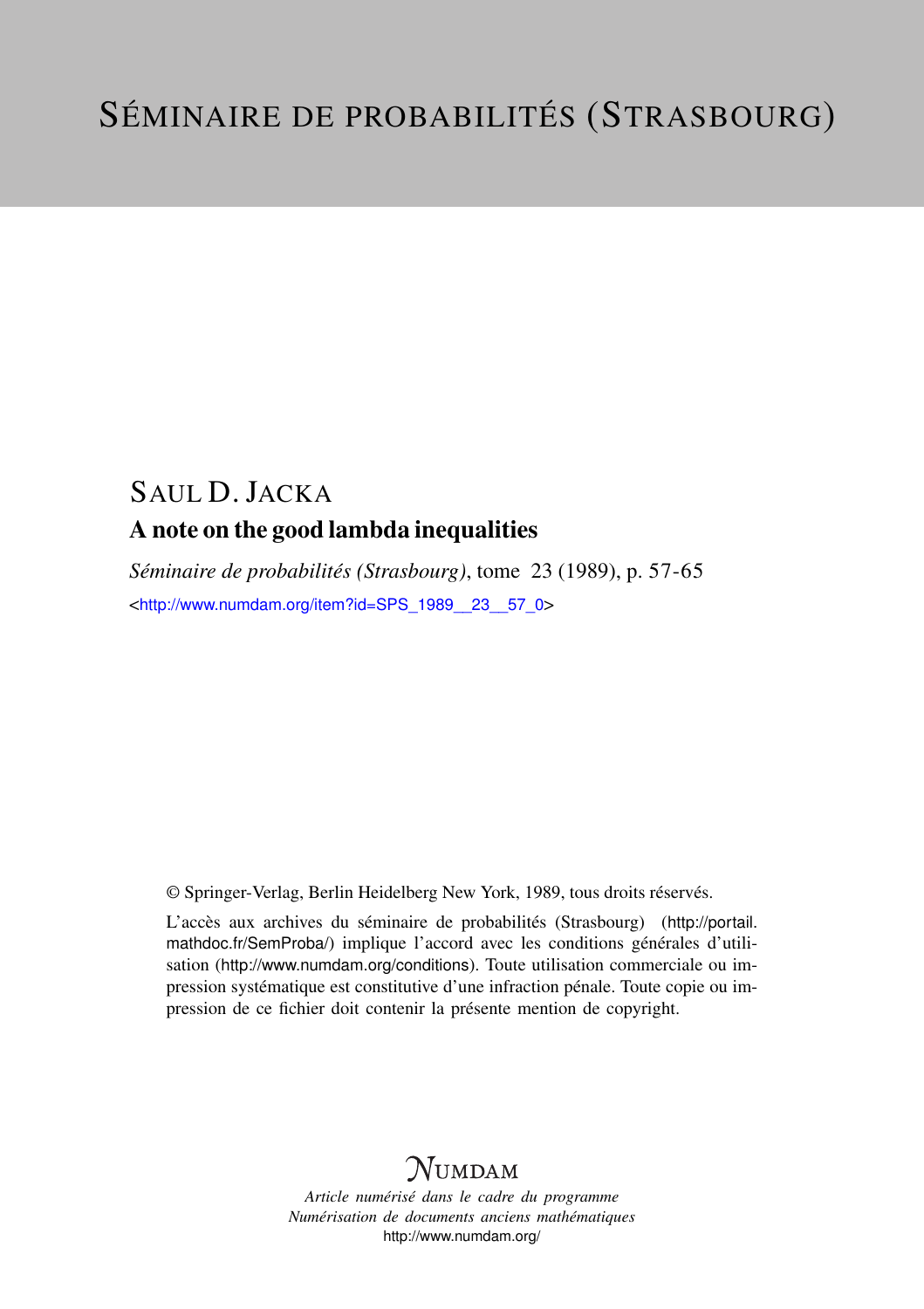### A note on the good lambda inequalities

S.D. Jacka Department of Statistics University of Warwick Coventry CV47AL UK

#### §1. Introduction

1.1 The celebrated good-lambda inequalities of the form

$$
\mathsf{P}(X_T \geq \beta \lambda; Y_T < \delta \lambda) \leq c(\beta, \delta) \mathsf{P}(X_T \geq (\beta - 1)\lambda)
$$

and which are due to Burkholder (see Burkholder ( 1973), play a crucial role in deducing inequalities of the form

$$
||X_T||_p \leq C_p ||Y_T||_p \quad \forall \text{ optional } T,
$$

or, more generally,

$$
EF(X_T) \le C_F EF(Y_T) \quad \forall \text{ optional } T \tag{1.1.1}
$$

where X and Y are positive increasing previsible processes and  $F$  is a moderate function (see, for example,Azéma,Gundy and Yor(1980) Bass (1987), Davis (1987), Barlow and Yor (1982), and the seminal paper by Lenglart, Lépingle and Pratelli (1980)).

Inequalities such as (1.1.1) are deduced by proving that the constant  $c(x,y;z)$ , appearing in

$$
\mathsf{P}(X_T \geq x; Y_T < y) \leq c(x, y; z) \mathsf{P}(X_T \geq z) \quad \forall \text{ optional } T \tag{1.1.2},
$$

has a suitable form. The main result of this paper is

**Theorem 5.** If X is right continuous and previsible then if  $x > z > X_0$ , the best constant appearing in (1.1.2) is

$$
c(x,y;z) = ||\mathbf{P}(X_{\infty} \geq x; Y_{S_x} < y/\mathcal{F}_{S_x-})||_{\infty}
$$

where  $S_u = \inf\{t \ge 0 : X_t \ge u\}.$ 

1.2 Many interesting processes in martingale theory satisfy the conditions of Theorem 5 and are time-changes of a sub-additive functional of an underlying Brownian motion.

Note de la redaction : :

Ce travail est à rapprocher de 1'article de R. Bañuelos :

A Sharp good -  $\lambda$  inequality with an application to Riesz transforms. Michigan Math. J. 35 (1988), 117-125, cité dans l'article précédent de ce volume.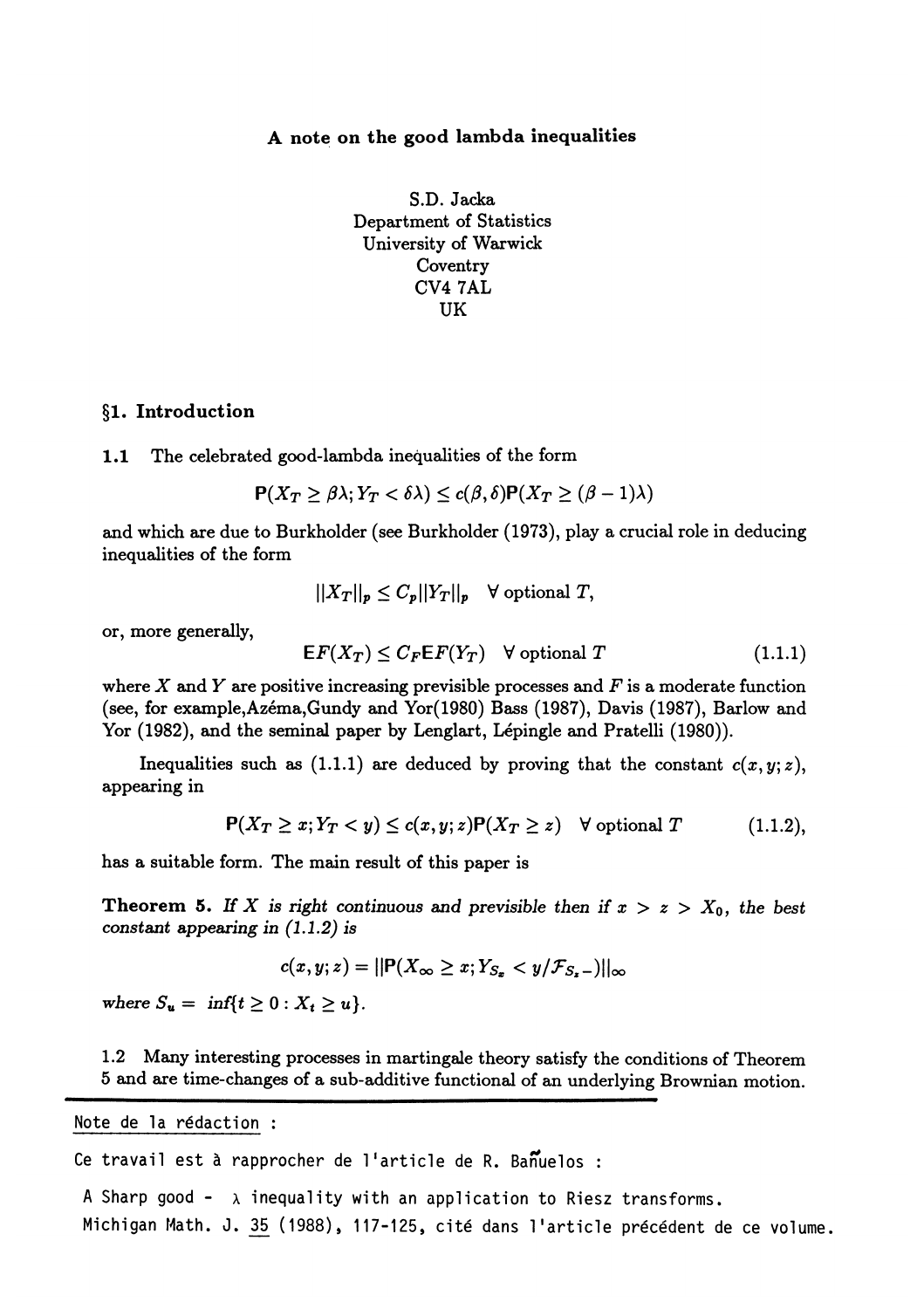As we shall see in section 3, finding an upper bound for  $c(x, y; z)$  then reduces to finding  $p(x-z, y)$  where  $p(\cdot, \cdot)$  is given by:

$$
p(x, y) = \sup_{\text{optional } T} P(X_T \ge x; Y_T < y)
$$
\n
$$
= P(X_{\infty} \ge x; Y_{S_x} < y)
$$

Thus verifying the good lambda inequalities reduces to finding good bounds for  $p(x, y)$ . Indeed, we shall see in section 4 that better results may be achieved by this direct approach than have been derived to date.

#### §2. Good lambda inequalities

We assume throughout this section that  $X$  is an increasing process adapted to the filtered probability space  $(\Omega, \mathcal{F}, (\mathcal{F}_t; t \geq 0), P)$  satisfying the usual conditions and Y is an increasing  $F$ -measurable process.

We define  $\mathcal{T} = \{$  optional (stopping) times  $T\}.$ 

**2.1** We consider first an upper bound for  $c(x, y, z)$ .

Define  $S_u = \inf\{t \ge 0 : X_t \ge u\}.$ 

**Lemma 2** Suppose X is a.s. right-continuous and  $x > z$  then for any  $T \in \mathcal{T}$ :

$$
\mathsf{P}(X_T \geq x; Y_T < y) \leq ||\mathsf{P}(X_{S_x} \geq x; Y_{S_x} < y/\mathcal{F}_{S_x-})||_{\infty} \mathsf{P}(X_T \geq z)
$$

so that  $c(x, y; z) \le ||P(X_{S_x} \ge x; Y_{S_x} < y/\mathcal{F}_{S_x-})||_{\infty}$ .

**Proof:** Fix T and set  $p = P(X_T \ge x; Y_T < y)$ 

Since X is right-continuous  $(X_T \ge x) = (T \ge S_x) \cap (X_{S_x} \ge x)$ , and since Y is increasing

$$
(Y_T < y) \subset (Y_{S_x} < y) \text{ on} (T \ge S_x)
$$

so

$$
p \leq \mathsf{P}(X_{S_x} \geq x; Y_{S_x} < y; T \geq S_x)
$$

Moreover  $(X_{S_x} \geq x) \subset (X_{S_x} \geq z)$  (since  $z < x$ ) and so, defining

$$
Z = \mathsf{P}(X_{S_x} \geq x; Y_{S_x} < y/\mathcal{F}_{S_x-})
$$

$$
p \leq \mathsf{E}[\mathsf{E}[1_{(X_{S_x} \geq x) \cap (Y_{S_x} < y)} 1_{(T \geq S_x) \cap (X_{S_x} \geq z)} / \mathcal{F}_{S_x}]
$$

Now, since T is optional,  $(T \geq S_z) \in \mathcal{F}_{S_z}$  (see Dellacherie and Meyer (1978) Theorem 56), whilst  $(X_{S_z} \ge z) = (S_z < \infty) \cup ((S_z = \infty) \cap (\lim_{t \to \infty} X_t \ge z)) \in \mathcal{F}_{S_z}$  (by Theorem 56(e) of Dellacherie and Meyer), so

$$
p \leq \mathsf{EZ1}_{(X_T \geq z)}
$$
  
\n
$$
\leq ||Z||_{\infty} \mathsf{P}(X_T \geq z)
$$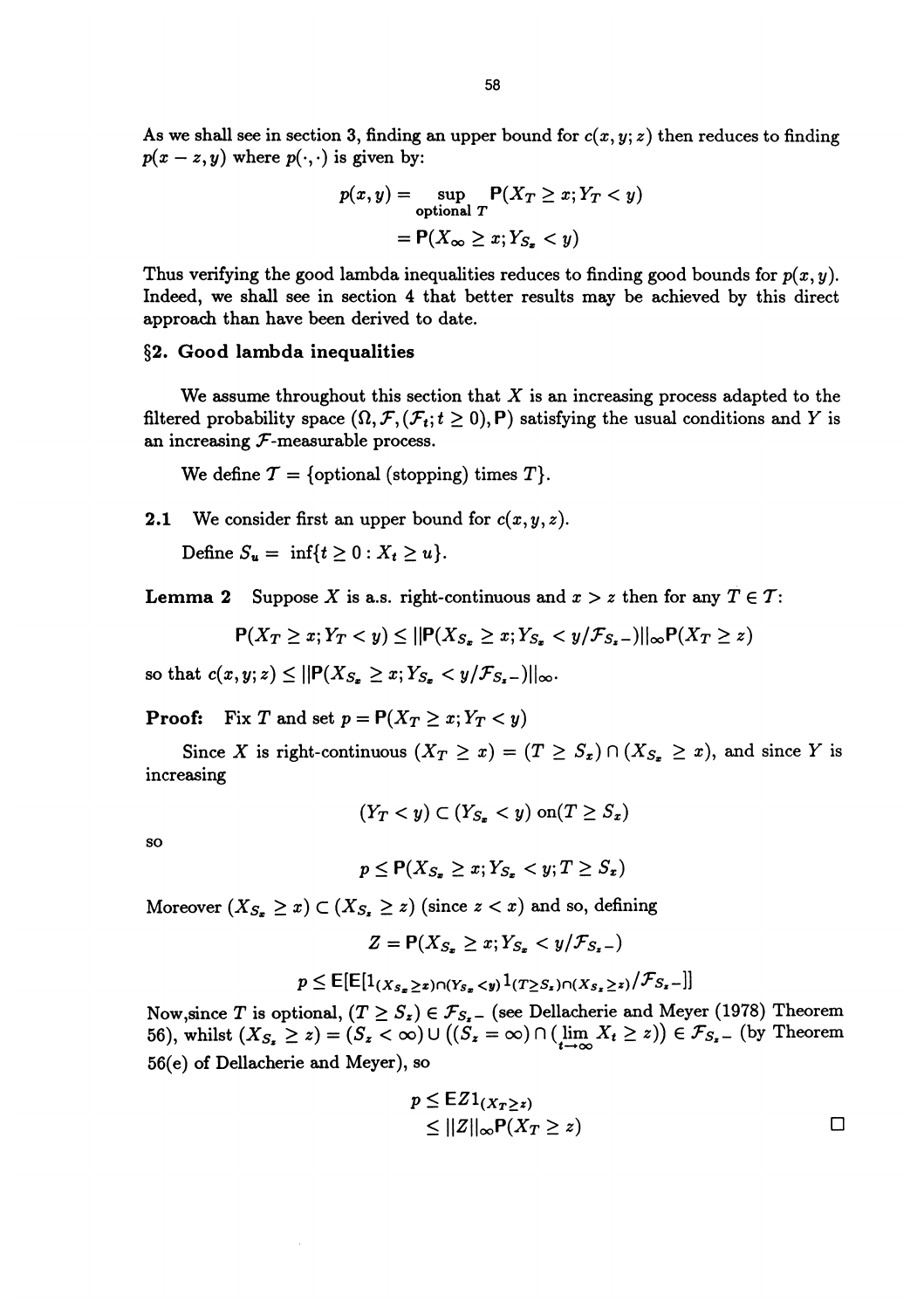2.2 Since this author is happiest dealing with continuous processes we shall first look at the converse of Lemma 2 when  $X$  is continuous.

First, we define

$$
S'_u = \inf\{t \ge 0 : X_t > u\}.
$$

**Lemma 3** Suppose X is continuous,  $x > w > X_0$ , and  $P(X_\infty > w) > 0$  then

$$
r \equiv \frac{\sup_{T \in \mathcal{T}} \mathsf{P}(X_T \geq x; Y_T < y)}{\mathsf{P}(X_T > w)} \geq ||\mathsf{P}(X_{S_x} \geq x; Y_{S_x} < y/\mathcal{F}_{S_w}')||_{\infty}.
$$

Proof: Define

$$
Z_w = \mathsf{P}(X_{S_x} \geq x : Y_{S_x} < y/\mathcal{F}_{S_w'})
$$

and assume wlog that

$$
d \equiv ||\mathbf{P}(X_{S_x} \geq x; Y_{S_x} < y/\mathcal{F}_{S_w'})||_{\infty} > 0.
$$

Define, for each  $a \in (0, d)$ :

$$
\tau_a = S_w' 1_{(Z_w < a)} + S_x 1_{(Z_w \ge a)}
$$

Now, by continuity  $X_{S_w'} \leq w$  so

$$
\mathsf{P}(X_{\tau_a} > w) = \mathsf{P}(Z_w \geq a; X_{S_x} > w)
$$

Now, since  $a > 0$ , we see that  $(Z_w \ge a) \subset (S'_w < \infty) \subset (X_{S_x} > w)$  so

$$
\mathsf{P}(X_{\tau_a} > w) = \mathsf{P}(Z_w \geq a);
$$

moreover

$$
\mathsf{P}(X_{\tau_a} \ge x; Y_{\tau_a} < y)
$$
\n
$$
= \mathsf{P}(X_{S_x} \ge x; Y_{S_x} < y; Z_w \ge a)
$$
\n
$$
= \mathsf{E}\{\mathsf{E}(1_{(X_{S_x} \ge x)\cap (Y_{S_x} < y)}1_{(Z_w \ge a)}/\mathcal{F}_{S'_w})\}
$$
\n
$$
= \mathsf{E}Z_w1_{(Z_w \ge a)}
$$

so that  $r \geq \mathbb{E}Z_w1_{(Z_w\geq a)}/P(Z_w\geq a)$  and letting  $a \uparrow \uparrow ||Z_w||_{\infty}$  we obtain the result.  $\square$ 

We may obtain the following corollary by letting  $w$  increase (strictly) to  $z$  and by observing that  $S_z = \lim_{w \uparrow \uparrow z} S'_w$ 

Corollary 4 If X is continuous and  $x > z > X_0$  then

$$
c(x,y;z) = ||\mathbf{P}(X_{S_x} \geq x; Y_{S_x} < y/\mathcal{F}_{S_x-})||_{\infty}
$$

Proof: From lemma 2 we need only prove that

$$
c(x, y; z) \ge ||\mathbf{P}(X_{S_x} \ge x; Y_{S_x} < y/\mathcal{F}_{S_x-})||_{\infty}.\tag{2.2.1}
$$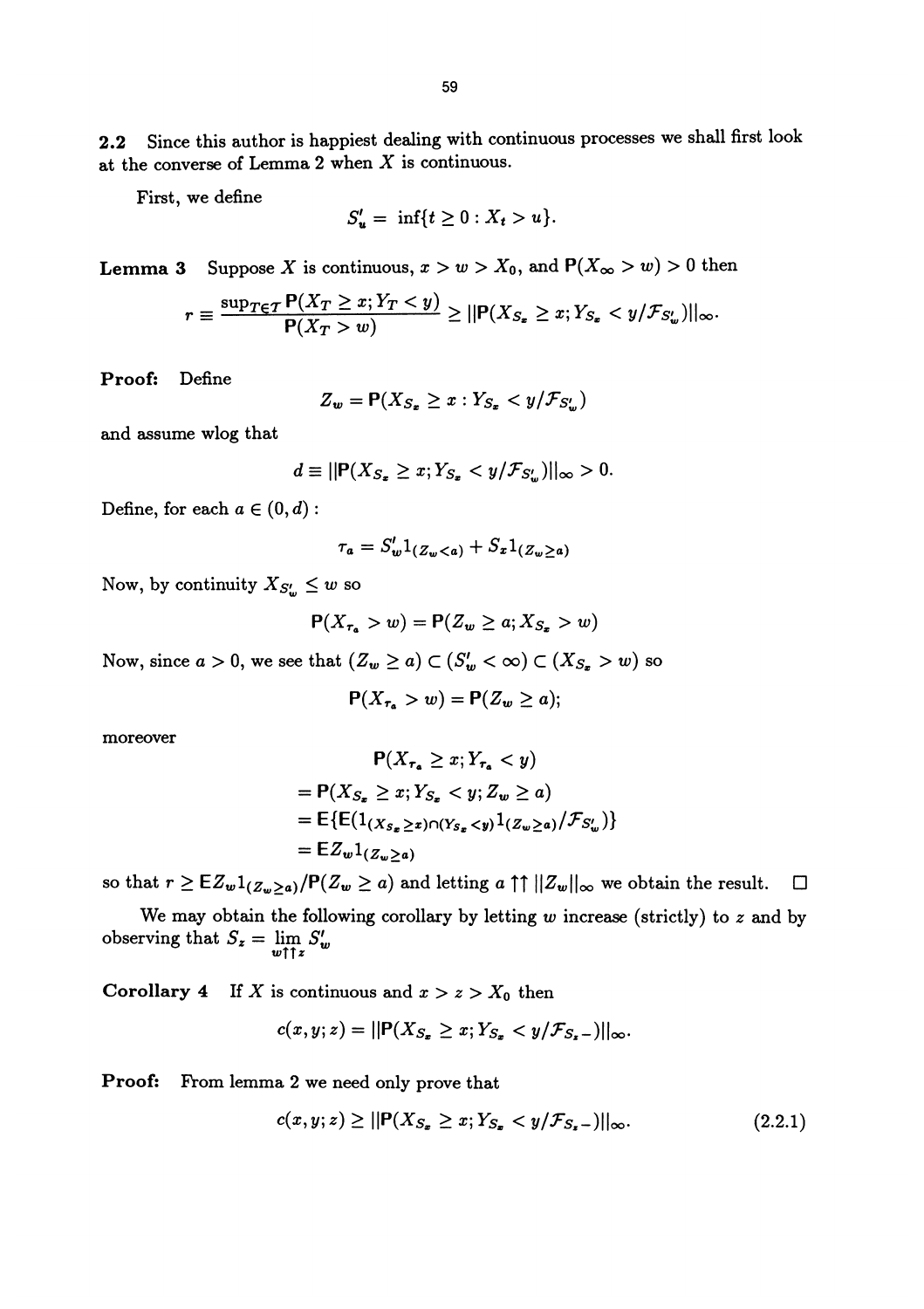Now

$$
c(x, y; z) = \sup_{T \in T} \frac{P(X_T \ge x; Y_T < y)}{P(X_T \ge z)}
$$
\n
$$
= \sup_{T \in T} \sup_{w < z} \frac{P(X_T \ge x; Y_T < y)}{P(X_T > w)} \quad \text{(since } P(X_T > w) \downarrow P(X_T \ge z) \text{ as } w \uparrow \uparrow z\text{)}
$$
\n
$$
= \sup_{w < z} \sup_{T \in T} \frac{P(X_T \ge x; Y_T < y)}{P(X_T > w)}
$$
\n
$$
\ge \sup_{w < z} ||Z_w||_{\infty} \text{ (by lemma 3)}.
$$

Now  $(Z_w; w < z)$  is a bounded martingale on the filtration  $(\mathcal{G}_w; w < z) = (\mathcal{F}_{S'_w}; w < z)$ and so, by the bounded martingale convergence theorem,  $Z_w \xrightarrow{a.s.} Z$  where

$$
Z=\mathsf{P}((X_{S_x}\geq x;Y_{S_x}\leq y)/\mathcal{G})
$$

and

$$
\mathcal{G}=\bigvee_{w
$$

Now  $S'_w$   $\uparrow \uparrow S_z$  as  $w \uparrow \uparrow z$  so, by theorem 56 of Dellacherie and Meyer (1978),  $\mathcal{G} = \mathcal{F}_{S_z}$ . and so Z is as defined in Lemma 2. Thus since  $||Z_w||_{\infty}$  is increasing,  $\sup_{w \leq z} ||Z_w||_{\infty} =$  $||Z||_{\infty}$  establishing (2.2.1).

2.3 We can, with a little more effort, deal with the case where  $X$  is previsible and right-continuous. The trick is to observe that if X satisfies these conditions then  $S_z$  is previsible so we can mimic the  $(S_w)$  optional times by a sequence  $(T_n)$  which announces  $S_{z}$ .

**Theorem 5** Suppose that X is previsible and right-continuous, then if  $x > z > X_0$ 

$$
c(x,y;z) = ||\mathbf{P}(X_{S_x} \geq x; Y_{S_x} < y/\mathcal{F}_{S_x-})||_{\infty}.
$$

Using the same definitions for  $Z$  and  $d$  as in the proof of lemma 3 we need only prove that (2.2.1) still holds. We need first to establish the following lemma.

**Lemma 6** Under the conditions of Theorem 5 the optional time  $S<sub>z</sub>$  is previsible.

**Proof** We need to prove that the stochastic interval  $[\mathcal{S}_x, \infty)$   $[\in \mathcal{P},$  the previsible  $\sigma$ -field (see Dellacherie and Meyer (1978)). Now, since  $X$  is right-continuous,

$$
A = [S_z, \infty] = \{(t, w) : X_t(w) \geq z\}
$$

and so, since X is previsible,  $A \in \mathcal{P}$ .

**Proof of Theorem 5:** Since  $Z > X_0$  and X is right-continuous  $S_z > 0$ , and so we can take a sequence of previsible times  $T_n$  such that  $T_n \uparrow \uparrow S_x(a.s.)$  as  $n \to \infty$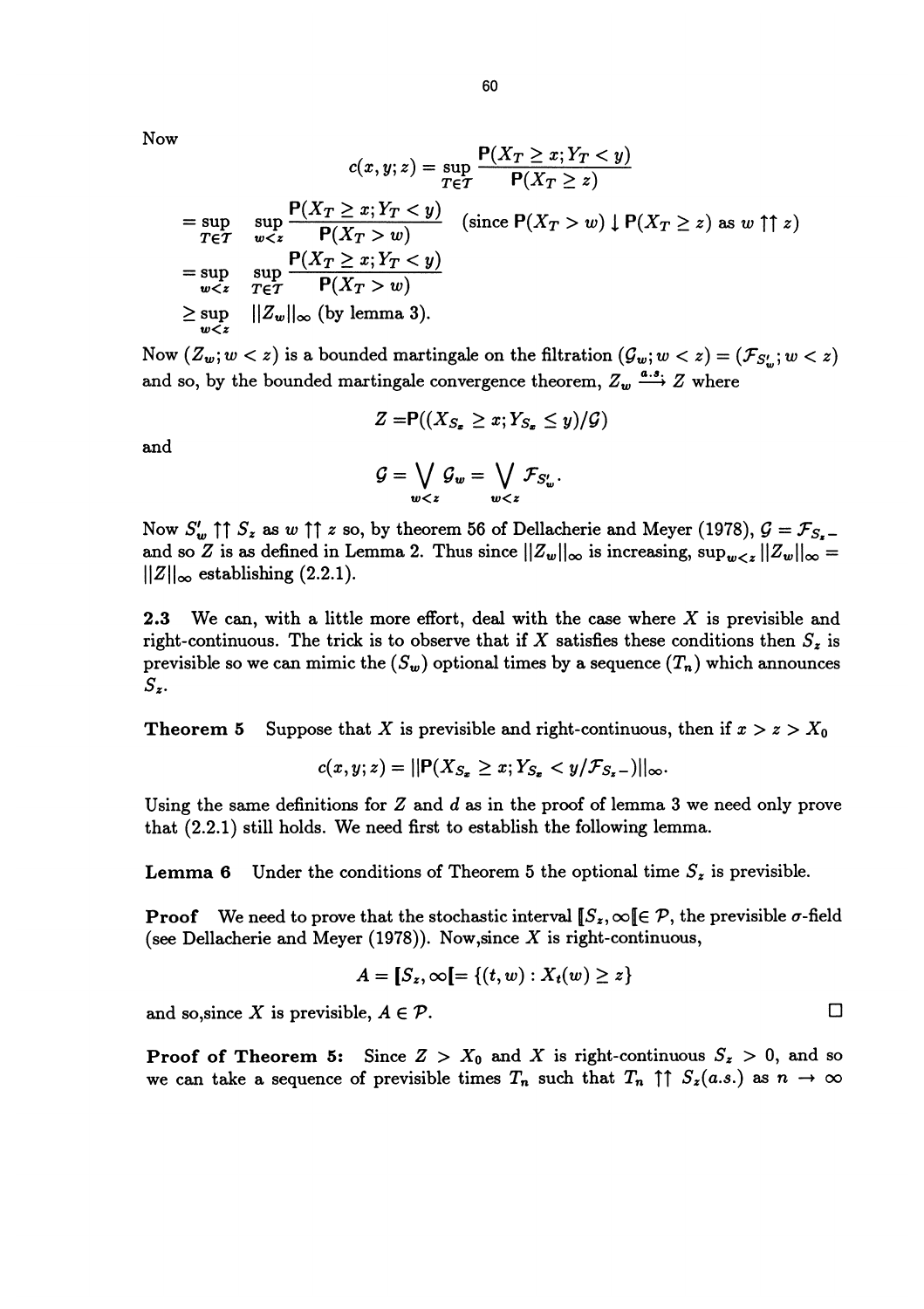(Dellacherie and Meyer (1978), Theorem 71). Note that, since  $T_n < S_z$  a.s. and X is right-continuous,  $X_{T_n} < Z$ a.s. Fix n and  $a \in (0, d)$  (as before  $d > 0$  wlog) and define

$$
Z_n = \mathsf{P}(X_{S_x} \geq x; Y_{S_x} < y/\mathcal{F}_{T_n})
$$

and

$$
\tau = T_n 1_{(Z_n < a)} + S_x 1_{(Z_n \geq a)}
$$

We see that

$$
\frac{P(X_r \ge z)}{P(X_r \ge z)}
$$
  
= $E(1_{(X_{S_x} \ge z; Y_{S_x} < y)}1_{(Z_n \ge a)})/P(Z_n \ge a; X_{S_x} \ge z)$   

$$
\ge \frac{EZ_n1_{(Z_n \ge a)}}{P(Z_n \ge a)} = r(n, a)
$$

 $P(X_r > x; Y_r < y)$ 

Letting  $a \uparrow \uparrow d_n \equiv ||Z_n||_{\infty}$  we see that  $c(x, y; z) \geq ||Z_n||_{\infty}$ , and, letting  $n \to \infty$  we obtain (2.2.1) using the same argument as in corollary 4 since  $T_n \uparrow \uparrow S_z$  a.s. and so . A construction of the construction of the construction of the construction of the construction of the constr<br>A construction of the construction of the construction of the construction of the construction of the construc  $\bigvee \mathcal{F}_{T_n} = \mathcal{F}_{S_n-}.$ 

**Remark:** note that we could still conclude, if  $X$  was just right-continuous and not previsible that

$$
c(x, y; z) \ge ||\mathbf{P}(X_{S_x} \ge x; Y_{S_x} < y/\mathcal{F}_T)||
$$

for any optional time  $T < S_z$ , the predictability of X was only used to ensure the existence of  $T_n \uparrow \uparrow S_z$  a.s.

**2.4** One might ask whether any lower bound for  $c(x, y, z)$  can be given when X is not previsible: if we're prepared to work with  $(X_{t-})$  we can get somewhere. Note that, setting  $X'_t = X_{t-1}$ , X' is previsible since it is left continuous.

#### Theorem 7 Define

$$
c'(x, y; z) = \sup_{T \in \mathcal{T}} \frac{\mathsf{P}(X_{T-} \geq x; Y_{T} < y)}{\mathsf{P}(X_{T-} > z)}
$$

then, if  $x > z > X_0$ ,

$$
c'(x, y; z) \ge ||\mathbf{P}(X_{S_{\mathbf{z}}+} \ge x; Y_{S_{\mathbf{z}}+} < y/\mathcal{F}_{S'_{\mathbf{z}}})||_{\infty} \tag{2.4.1}
$$

where  $S'_z$  is, as before,  $\inf\{t \geq 0 : X_t > z\}.$ 

Proof: Note that, by left-continuity,

$$
X'_{S'_\mathbf{z}} \equiv X_{S'_\mathbf{z}-} \leq z.
$$

Define  $Z = P(X_{S_{\sigma}+} \geq x; Y_{S_{\sigma}+} < y/\mathcal{F}_{S'_\sigma})$ . We assume wlog that

$$
0 < d = ||Z||_{\infty}
$$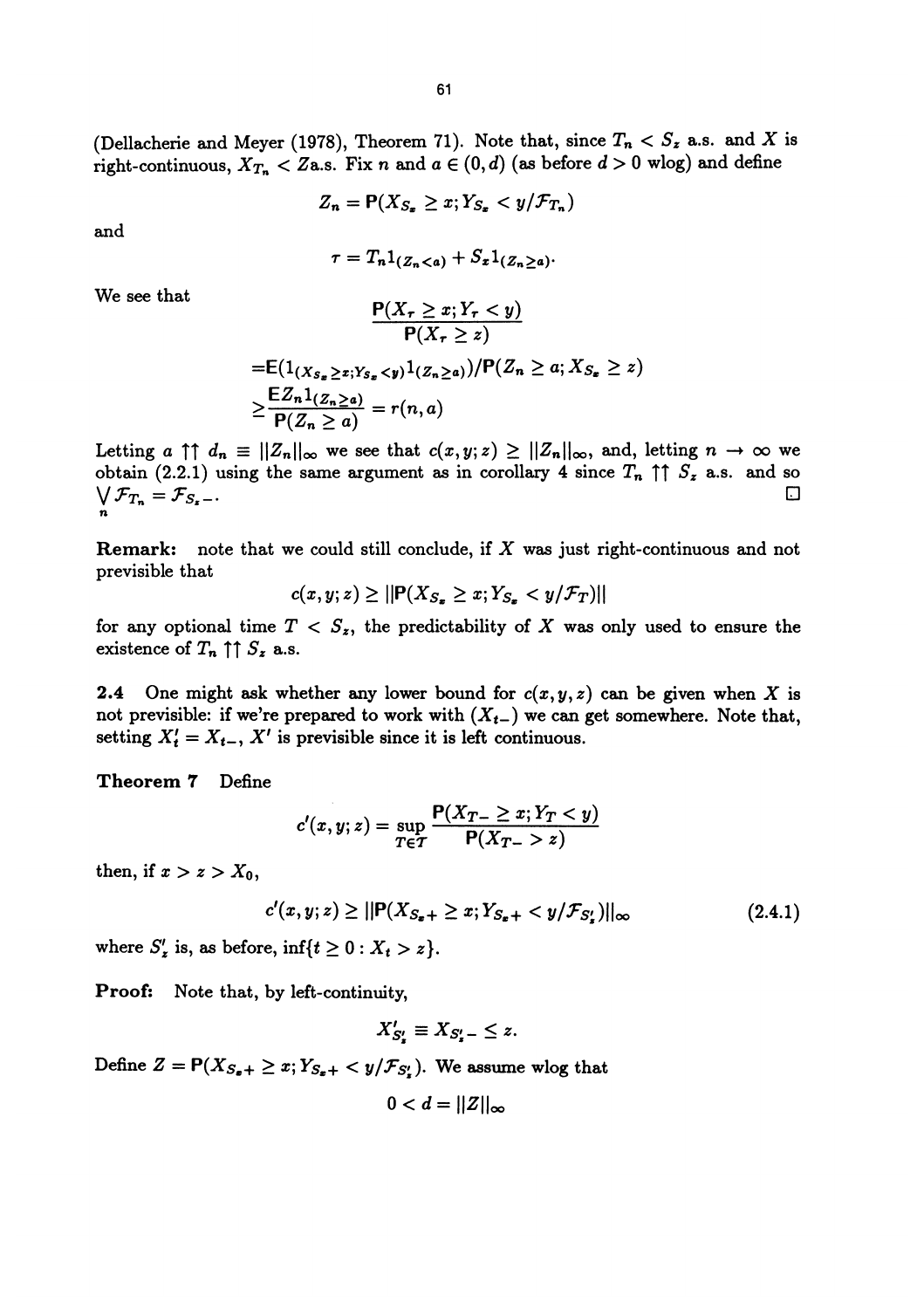and, fixing  $a \in (0, d)$ ,  $\varepsilon > 0$ ; we define

$$
\tau \equiv \tau_e^a = S_z' 1_{(Z < a)} + (S_x + \varepsilon) 1_{(Z \ge a)} 1_{(S_x < \infty)} + S_x 1_{(Z \ge a)} 1_{(S_x = \infty)}.
$$
\nNow  $P(X_{\tau-} > z) = P(Z \ge a; X_{\tau-} > z) \le P(Z \ge a)$ , whilst

\n
$$
P(X_{\tau-} \ge x, Y_{\tau} < y)
$$
\n
$$
= P(Z \ge a; (X_{(S_x + \varepsilon) -} \ge x; Y_{S_x + \varepsilon} < y, S_x < \infty) \cup (X_{\infty-} \ge x, Y_{\infty} < y, S_x = \infty))
$$

if we now let  $\varepsilon \downarrow \downarrow 0$  (observing that  $X_{\infty-} = X_{\infty} \stackrel{def}{=} X_{\infty+}$ ), we see that

$$
c'(x,y;z) \geq \frac{\mathsf{P}(Z \geq a; X_{S_x+} \geq x; Y_{S_x+} < y)}{\mathsf{P}(Z \geq a)}
$$

and letting  $a \uparrow \uparrow d$  we obtain the result.

We can obtain a new converse to (2.4.1) as follows.

**Theorem 8** Suppose X is right continuous and  $x > X_0$  then

$$
c'(x,y;z) \leq ||\mathbf{P}(X_{S_x} \geq x; Y_{S_x-} < y/\mathcal{F}_{S'_x})||_{\infty}.
$$

**Proof:** take  $z < w < x$  and define

$$
Z_w = \mathsf{P}(X_{S_w'} \ge w; Y_{S_w'} + \langle y/\mathcal{F}_{S_z'})
$$
  
Now for any  $\tau \in \mathcal{T}$ :  $\mathsf{P}(X_{\tau-} > w; Y_{\tau} < y)$   

$$
= \mathsf{P}(\tau > S_w'; Y_{\tau} < y)
$$
  

$$
\leq \mathsf{P}(\tau > S_w'; Y_{S_w'} < y)
$$
  

$$
\leq \mathsf{P}(X_{S_w'} \le w; Y_{S_w'} < y; \tau > S_z')
$$
  

$$
\leq ||Z_w||_{\infty} \mathsf{P}(\tau > S_z') ( \text{ since } (\tau > S_z') \in \mathcal{F}_{S_z'})
$$
  

$$
= ||Z_w||_{\infty} \mathsf{P}(X_{\tau-} > z).
$$

Now  $S'_w \uparrow S_x$  (not necessarily strictly) whilst  $(X_{S'_w} \ge w) = (X_\infty \ge w)$  so  $(X_{S_x} \ge x) \equiv$  $f(x) = \int_{-\infty}^{\infty} (X_{\infty} \ge w) = \lim_{w \uparrow \uparrow x} (X_{\infty} \ge w) = \lim_{w \uparrow \uparrow x} (X_{S_w} \ge w)$ , thus

$$
(X_{S_x} \geq x; Y_{S_x-} < y) \supset \lim_{w \uparrow \uparrow x} (X_{S'_w} \geq w, Y_{S'_w+} < y)
$$

and so we obtain the result.  $\Box$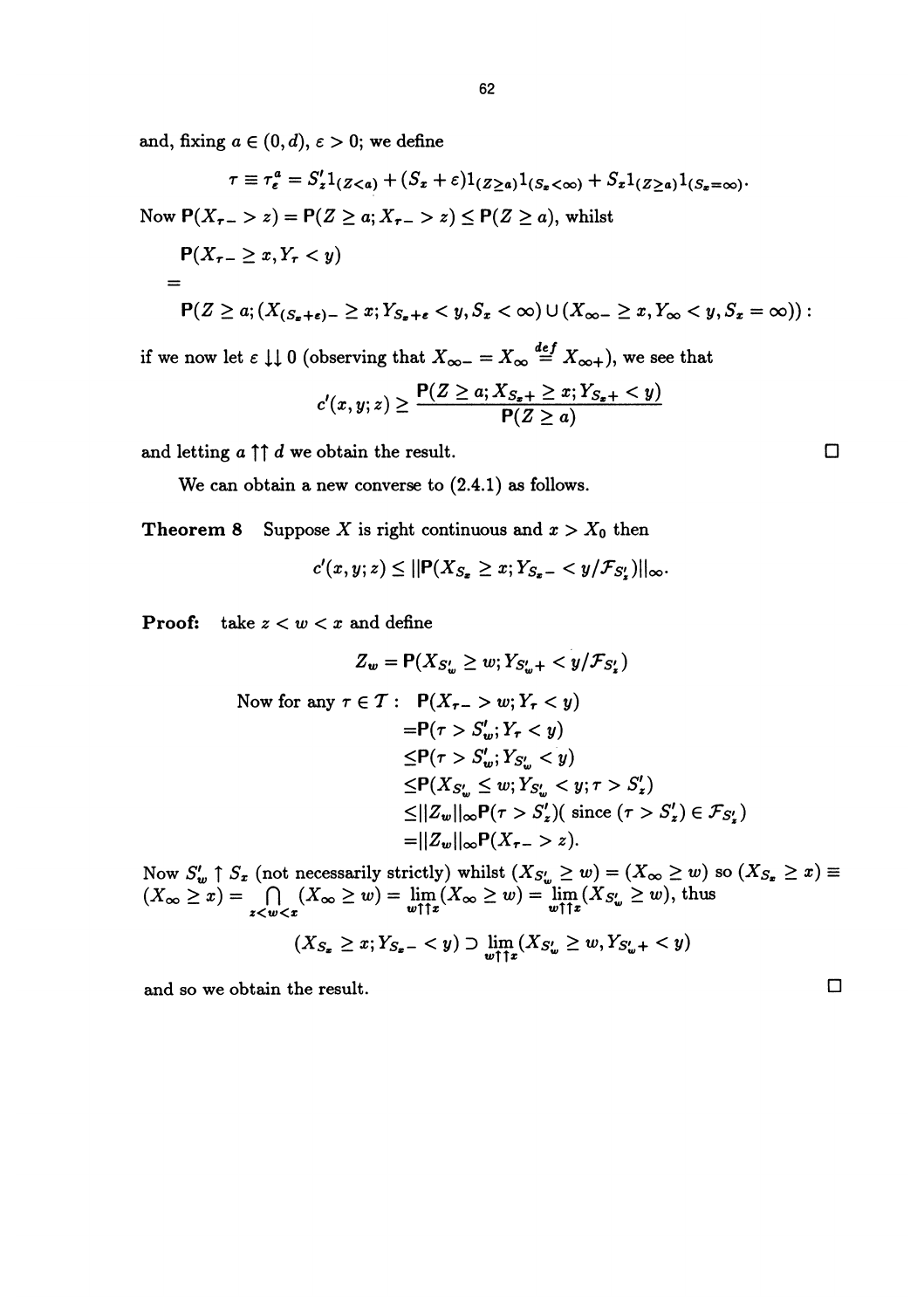## §3. Application to sub-additive functionals

3.1 We suppose now that  $X$  and  $Y$  are non-negative increasing functionals of an underlying Markov process  $({\xi_t(\omega)}, \theta_t; t \geq 0; P_\eta, \eta \in E)$ , where  $(\theta_t)$  is the family of shift operators, and  $X$  is continuous. Furthermore we suppose that

$$
X_t(\omega) - X_s(\omega) \le K_1 X_{t-s} \omega \theta_s(\omega) \forall s, t,
$$
\n(3.1.1)

(note that, since  $X \ge 0$  and increasing, (3.1.1) is trivially satisfied for  $t \le s$ ),and

$$
Y_{t-s} \circ \theta_s \le K_2 Y_t \tag{3.1.2}
$$

(see Bass (1987) for an application of these conditions).

Under these additional conditions we have the following theorem.

**Theorem 9** The constant  $c(x, y; z)$  appearing in Lemma 2 has the following upper bound:

$$
c(x, y; z) \le p^* \left( \frac{x - z}{K_1}, K_2 y \right)
$$
 (3.1.3)

where

$$
p^*(u, v) = \sup_{\eta \in E} \mathsf{P}_{\eta}(X_{S_u} \ge u, Y_{S_u} \le v) \tag{3.1.4}
$$

**Proof:** Define  $T_y = \inf\{t \ge 0 : Y_t \ge y\}$  and  $\delta = (x - z)/K_1$ . From lemma 2 we need only bound  $||P(X_{S_x} \ge x, Y_{S_x} < y/\mathcal{F}_{S_x})||_{\infty}$  which is dominated by  $||P(X_{S_x} \ge x; Y_{S_x} < y/\mathcal{F}_{S_x})||_{\infty}$ . Now

$$
P(X_{S_{\mathbf{z}}} \geq x; Y_{S_{\mathbf{z}}} < y/\mathcal{F}_{S_{\mathbf{z}}})
$$
\n
$$
\leq P(X_{T_{\mathbf{y}}} \geq x/\mathcal{F}_{S_{\mathbf{z}}})
$$
\n
$$
\leq P(X_{T_{\mathbf{y}}} - X_{S_{\mathbf{z}}} \geq x - z/\mathcal{F}_{S_{\mathbf{z}}}) \qquad \text{(by continuity)}
$$
\n
$$
\leq P(X_{(T_{\mathbf{y}} - S_{\mathbf{z}})(\omega)} \circ \theta_{S_{\mathbf{z}}(\omega)} \geq \frac{x - z}{K_1} / \mathcal{F}_{S_{\mathbf{z}}}) \qquad \text{(by (3.1.1))}
$$
\n
$$
\leq P(X_{T_{K_2\mathbf{y}}(\theta_{S_{\mathbf{z}}}(\omega))} \circ \theta_{S_{\mathbf{z}}(\omega)} \geq s/\mathcal{F}_{S_{\mathbf{z}}}) \qquad \text{(by (3.1.2))}
$$
\n
$$
= P_{\xi_{S_{\mathbf{z}}}}(X_{T_{K_2\mathbf{y}}} \geq \delta)
$$
\n
$$
\leq \sup_{\eta \in E} P_{\eta}(X_{S_{\delta}} \geq \delta; Y_{S_{\delta}} \leq K_2 y),
$$

and,taking the essential supremum of the left hand side of this inequality we obtain the result D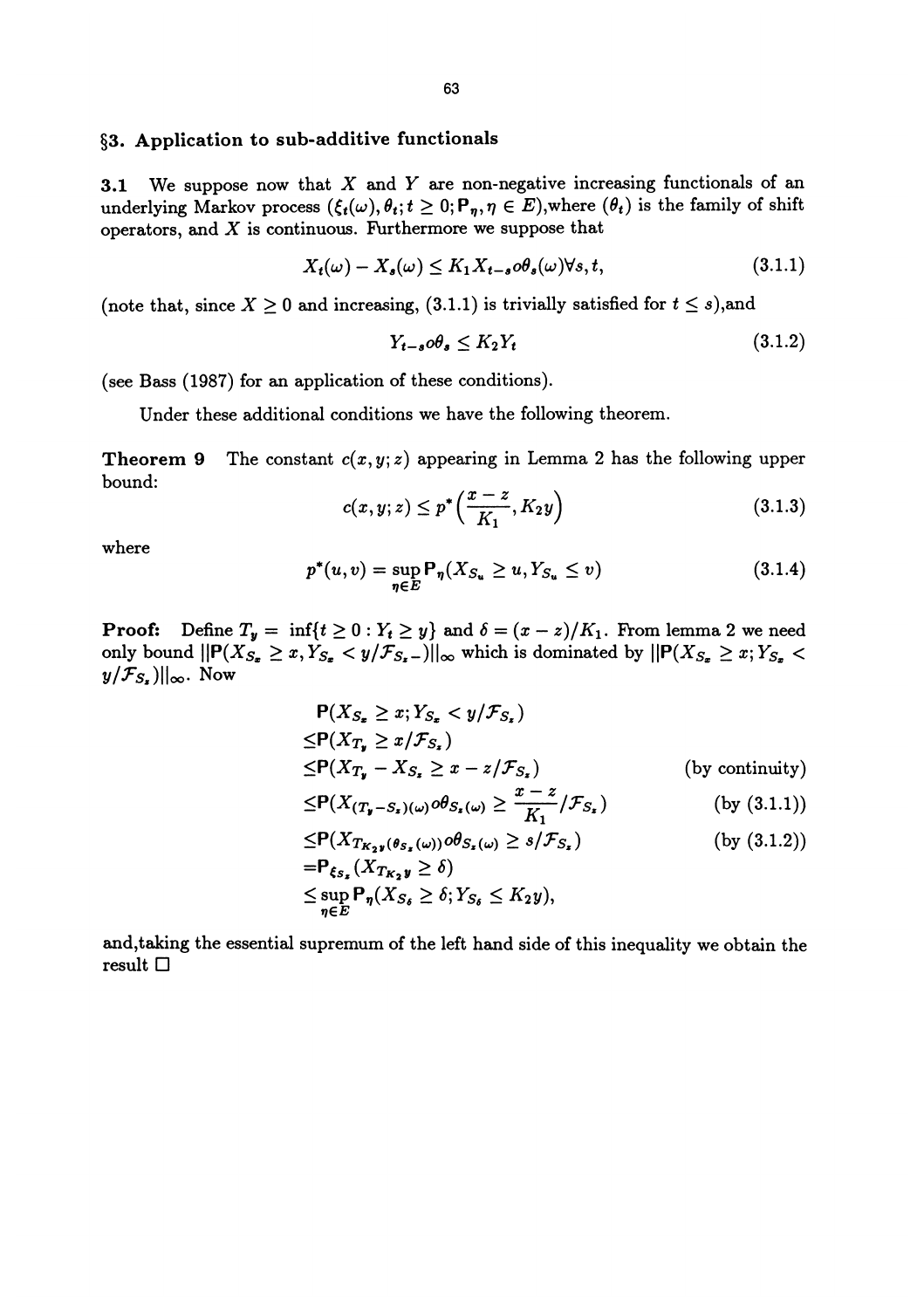§4. General applications

4.1 We need the normal form of the good lambda inequalities.

**Theorem 10** Suppose X and Y are non-negative r.v.s satisfying:

$$
\mathsf{P}(X \ge \beta \lambda; Y \le \delta \lambda) \le c(\beta, \delta) \mathsf{P}(X \ge \lambda) \quad \forall \lambda > 0 \tag{4.1.1}
$$

then

(i) for any increasing function F with  $F(0) = 0$ , for any  $\beta > 1, \delta > 0$ ,

$$
\mathsf{E} F(X \wedge N) \leq \mathsf{E} F\left(\frac{\beta Y}{\delta} \wedge N\right) + c(\beta, \delta) \mathsf{E} F(\beta X \wedge N),
$$

(ii) if F is moderate with exponent  $p \left( \text{sup sup } \frac{F(\alpha x)}{\alpha^p F(x)} \le 1 \right)$  then, if  $\exists \hat{\delta} \ge 0, \hat{\beta} > 1$ s.t.  $\rho^{r} c(\rho, \sigma) < 1$ ,

$$
\mathsf{E} F(X) \leq \left(1 \vee \left(\frac{\hat{\beta}}{\hat{\delta}}\right)^p\right) \mathsf{E} F(Y)/(1-\hat{\beta}^p c(\hat{\beta}, \hat{\delta})).\tag{4.1.2}
$$

See Lenglart, Lépingle and Pratelli (1980) for the proof.

4.2 Many pairs of increasing functionals of Brownian motion satisfy

$$
p^*(x, y) \le k \, \exp(-\theta x/y) \tag{4.2.1}
$$

where  $p^*$  is given by  $(3.1.4)$ 

**Theorem 11** Suppose X and Y satisfy the conditions of Theorem 9 and  $(4.2.1)$  then

$$
||X_T||_p \le C(p, k; \theta/(K_1 K_2))||Y_T||_p \quad \forall \text{ optional } T
$$
  
and  $C_p \equiv C(p, k; \theta/(K_1 K_2))$  is  $0(p)$  as  $p \to \infty$ .

Proof: From Theorem 9 and (4.2.1)

$$
c(\beta,\delta) \leq k \, \exp(-\theta(\beta-1)/(K_1K_2\delta))
$$

where  $c(\beta,\delta)=\sup_T \sup_{\lambda>0}\frac{\mathbf P(X_T\geq \beta \lambda; Y_T\leq \delta \lambda)}{\mathbf P(X_T\geq \lambda)}$ .

If we now apply Theorem 10 with  $\hat{\delta} = \frac{\theta}{K_1 K_2} (\log k + (p + 1) \log \beta)$  (for suitably large  $\beta$ ) and  $F(x) = x^p$  we obtain

$$
\mathsf{E}X_T^p \le \left(\frac{\beta}{\beta-1}\right)^{p+1} \left(\frac{\log k + (p+1)\log \beta}{(\theta/K_1K_2)}\right)^p \mathsf{E}Y_T^p
$$

and thus  $\lim_{p \to \infty} \frac{C_p}{p} \leq \left(\frac{K_1 K_2}{\theta}\right) \frac{\beta \log \beta}{\beta - 1} \forall \beta > 1$